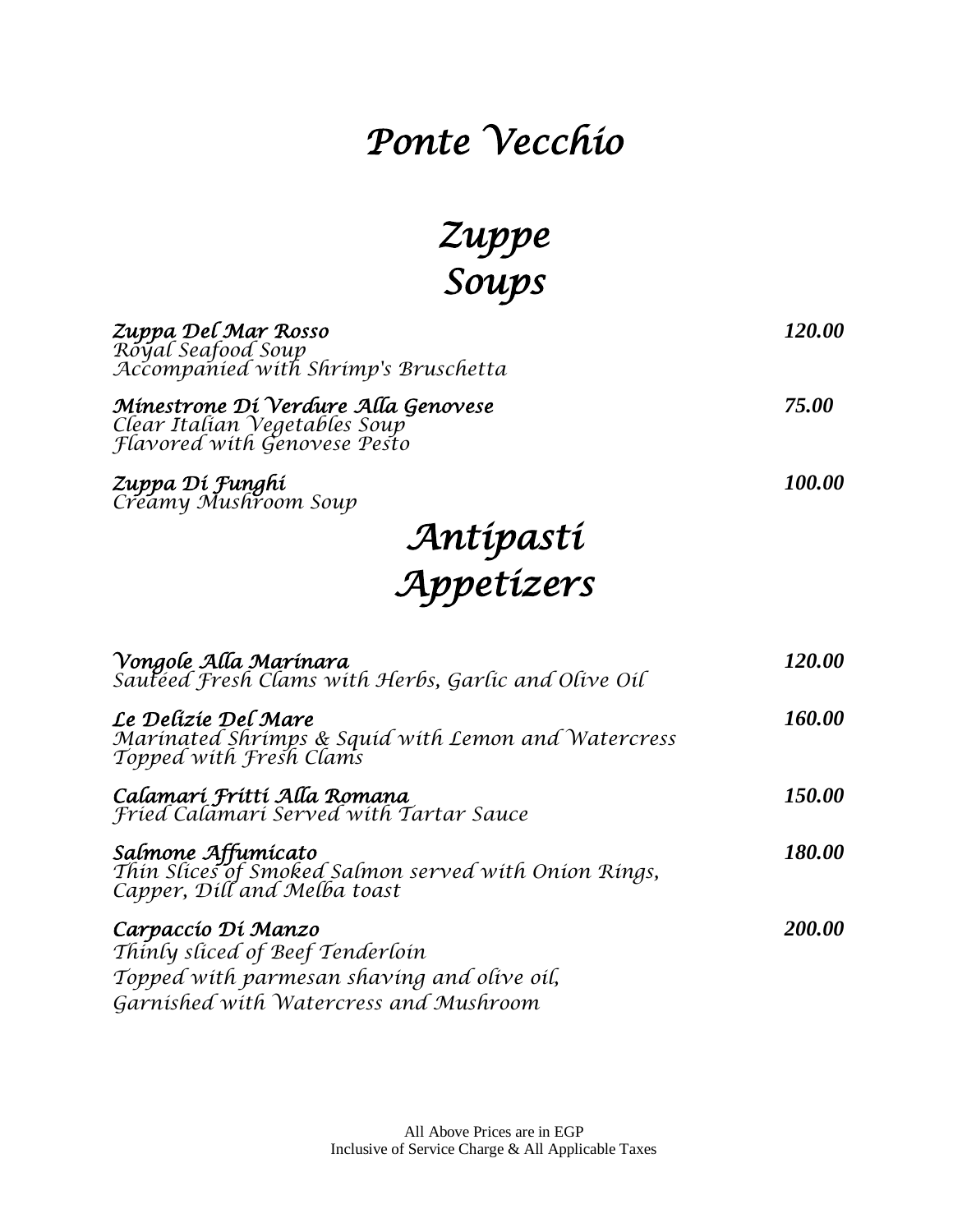# *Insalate Salads*

| Insalata Caprese<br>Thick Slices of Mozzarella Cheese and Tomato,<br>Surrounded by Pesto & Balsamic Reduction                                  | 120.00        |
|------------------------------------------------------------------------------------------------------------------------------------------------|---------------|
| Insalata Ponte vecchío                                                                                                                         | 160.00        |
| A Mix of Rucola, Mushroom, Sweet Corn and Gorgonzola,                                                                                          |               |
| Marinated with Vinaigrette, Topped with Parmesan Shaving and Shrimps                                                                           |               |
| Insalata Caesar<br>A Wonderful Rich Anchovy Dressing Makes This Salad a Meal,<br>Served with Crusty Italian Bread                              | 130.00        |
| Insalata Vílla D'Este                                                                                                                          | 160.00        |
| A Mélange from Colored Pepper, Watercress, Air Dried Tomatoes<br>And mushrooms, Topped with Garlic Bread, Black Olives<br>And Parmesan Shaving |               |
| Pasta                                                                                                                                          |               |
| Lasagne Classíche Alla Bolognese<br>Classic Italian Lasagne with Minced Beef and Béchamel Sauce                                                | 150.00        |
| Fettuccíne Allo Scoglío                                                                                                                        | 200.00        |
| Fettuccine with Fresh Seafood and Cherry Tomatoes                                                                                              |               |
| Ravíolí Con Salsa Dí Pomodoro E Basílíco<br>Home Made Ravioli Stuffed with Ricotta Cheese & Spinach<br>Served with Tomato Basil Sauce          | <i>120.00</i> |
| Tagliatelle Alfredo                                                                                                                            | 150.00        |

*Tagliatelle with Fresh Mushrooms and Chicken*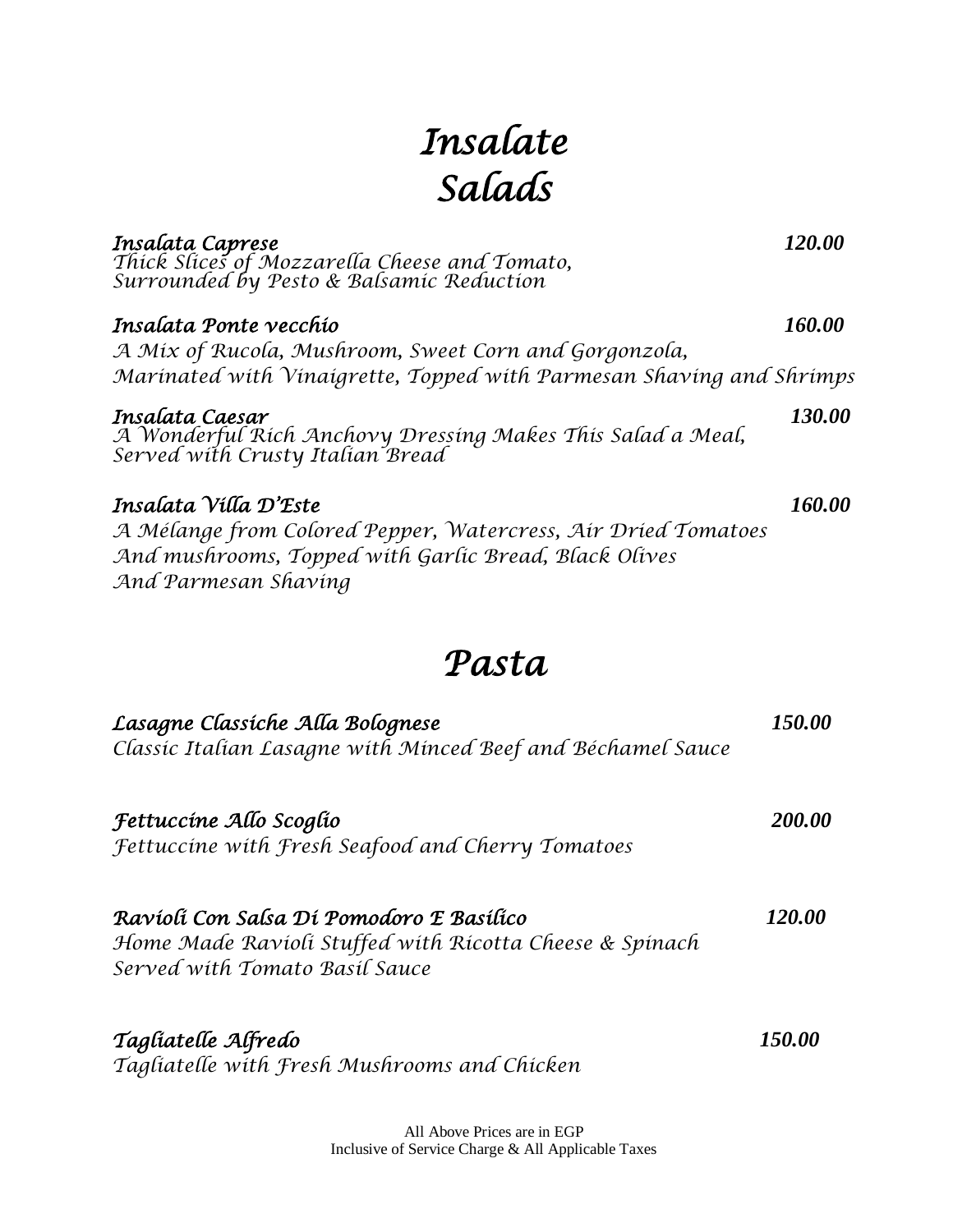*Served with White Cream Sauce*

# *Pasta Al Classico Stile Italiano Classic Italian Style Pasta Choice of; Spaghetti, Tagliatelle, Penne, Farfalle*

| Al Pomodoro                                         | 120.00 |
|-----------------------------------------------------|--------|
| Tomato Sauce and Fresh Basil                        |        |
| All'Arrabíata                                       | 120.00 |
| Tomato Sauce and Hot Chili Flakes                   |        |
| Alla Bolognese                                      | 140.00 |
| Minced Beef with Tomato Sauce                       |        |
| Al Pesto Genovese                                   | 130.00 |
| Crushed Basil, Garlic, Parmesan, Nuts and Olive Oil |        |
| Aí Funghí                                           | 150.00 |
| Mushroom Cream Sauce                                |        |
| Alla Carbonara                                      | 150.00 |
| Beef Bacon, egg-yolk and Parmesan Cheese            |        |
| Al Salmone                                          | 170.00 |
| Smoked Salmon, Cherry Tomato, Cream and Oregano     |        |

#### *Risotto*

| Risotto Alle Verdure E Scaglie Di Parmigiano<br>Seasonal Vegetables Risotto and Parmesan Shaving | <i><b>150.00</b></i> |
|--------------------------------------------------------------------------------------------------|----------------------|
| Rísotto Al Salmone<br>Risotto with Fresh Salmon                                                  | 170.00               |
| Rísotto Aí Fruttí Dí Mare<br>Rísotto with Seafood                                                | 200.00               |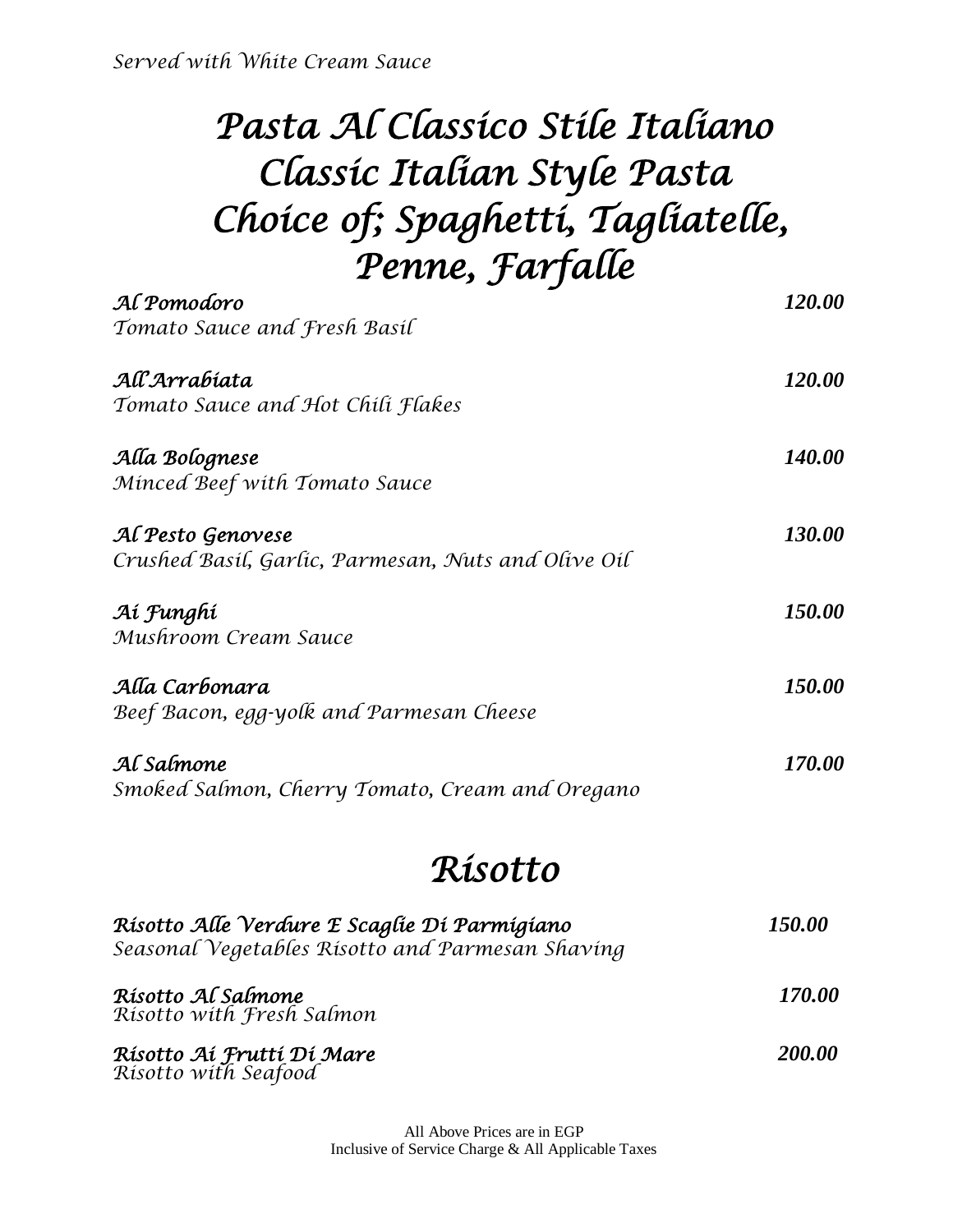### *Piatti A Base Di Carne & Pollo Meat and Chicken Dishes*

| Fíletto Dí Manzo Alla Gríglia<br>Grilled beef Tenderloin served with Your Choice of Sauce,                                                          | 340.00 |
|-----------------------------------------------------------------------------------------------------------------------------------------------------|--------|
| Mushroom, Green Pepper, Black Pepper, Red Wine or Gorgonzola                                                                                        |        |
| Costolette D'Agnello Scottadito<br>Grilled Lamb Chops with Herbs                                                                                    | 280.00 |
| Tagliata Di Manzo Con Rucola e Scaglie Di Parmigiano<br>Sautéed Slices of Beef Sirloin on a Bed of Rucola Salad,<br>Topped with parmesan shaving    | 300.00 |
| Pollo Alla Gríglia Con Salsa Aí Funghí<br>Grilled Chicken Breast with Mushroom Sauce                                                                | 180.00 |
| Petto Dí Pollo Aí Carcíofí<br>Roasted Chicken Breast Stuffed with Artichoke, Black Olive,<br>Grated Cheese and Herbs, Served with Herbs Cream Sauce | 200.00 |

*Above Dishes are served with Your Choice of White Rice or Sautéed Vegetables or Mashed Potatoes or Fried Potatoes Extra Choice 30.00*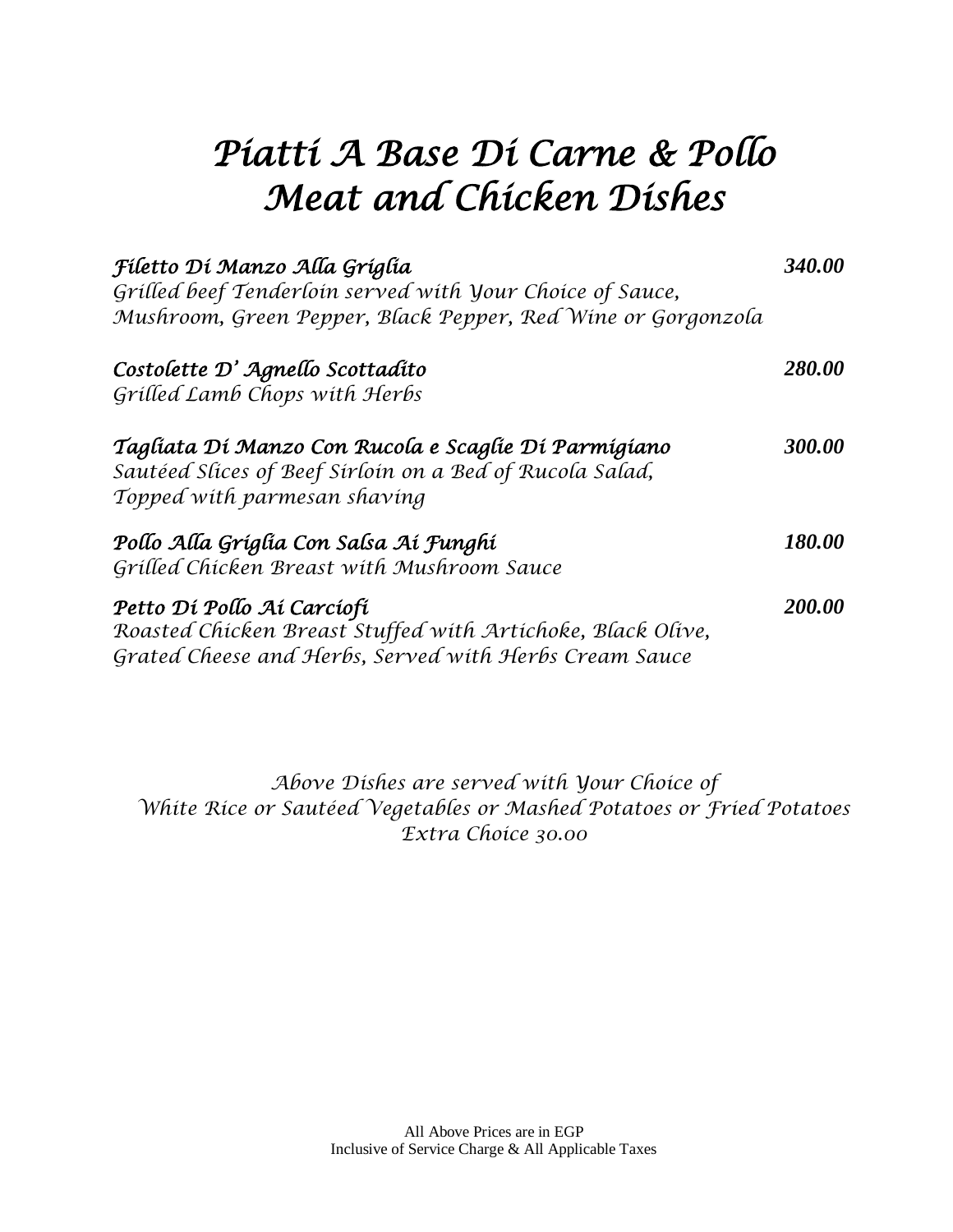# *Piatti Di Pesce Fish dishes*

| Gamberoni alla Mediterranean                                                                                                               | 550.00 |
|--------------------------------------------------------------------------------------------------------------------------------------------|--------|
| Grilled red sea Prawns served with tomato, black olives and pesto sauce                                                                    |        |
| Torreta composta con fíleto dí orata, Salmone E gamberoní<br>Triple layers of roasted sea bream, salmon and prowns                         | 360.00 |
| Frítto místo dí mare                                                                                                                       | 500.00 |
| Fried prawns, calamari and stone bass fillet served with tartar sauce                                                                      |        |
| Fíletto di Branzíno alla Lívornese con patate<br>Oven baked sea bass fillet with tomato, olives, garlic and potatoes                       | 300.00 |
| Pesce del gíorno                                                                                                                           | 280.00 |
| Catch of the day                                                                                                                           |        |
| Fíletto di Salmone alla gríglia<br>Grilled salmon fillet served with lemon butter sauce                                                    | 300.00 |
| Above dishes are served with your choice of<br>White rice or sauteed vegetables or mashed potatoes or fried potatoes<br>Extra choice 30.00 |        |
| Pízza                                                                                                                                      |        |
| Margheríta<br>Tomato Sauce, Mozzarella, Oregano and Basil                                                                                  | 120.00 |
| Vegetaríana<br>Tomato Sauce, Seasonal Vegetables and Olives                                                                                | 140.00 |
| Del Contadino<br>Tomato Sauce, Mozzarella, Mushrooms and Beef Salami                                                                       | 160.00 |
| Calzone Del Vesuvio<br>Tomato Sauce, Mozzarella, Smoked Turkey and Mushrooms                                                               | 200.00 |